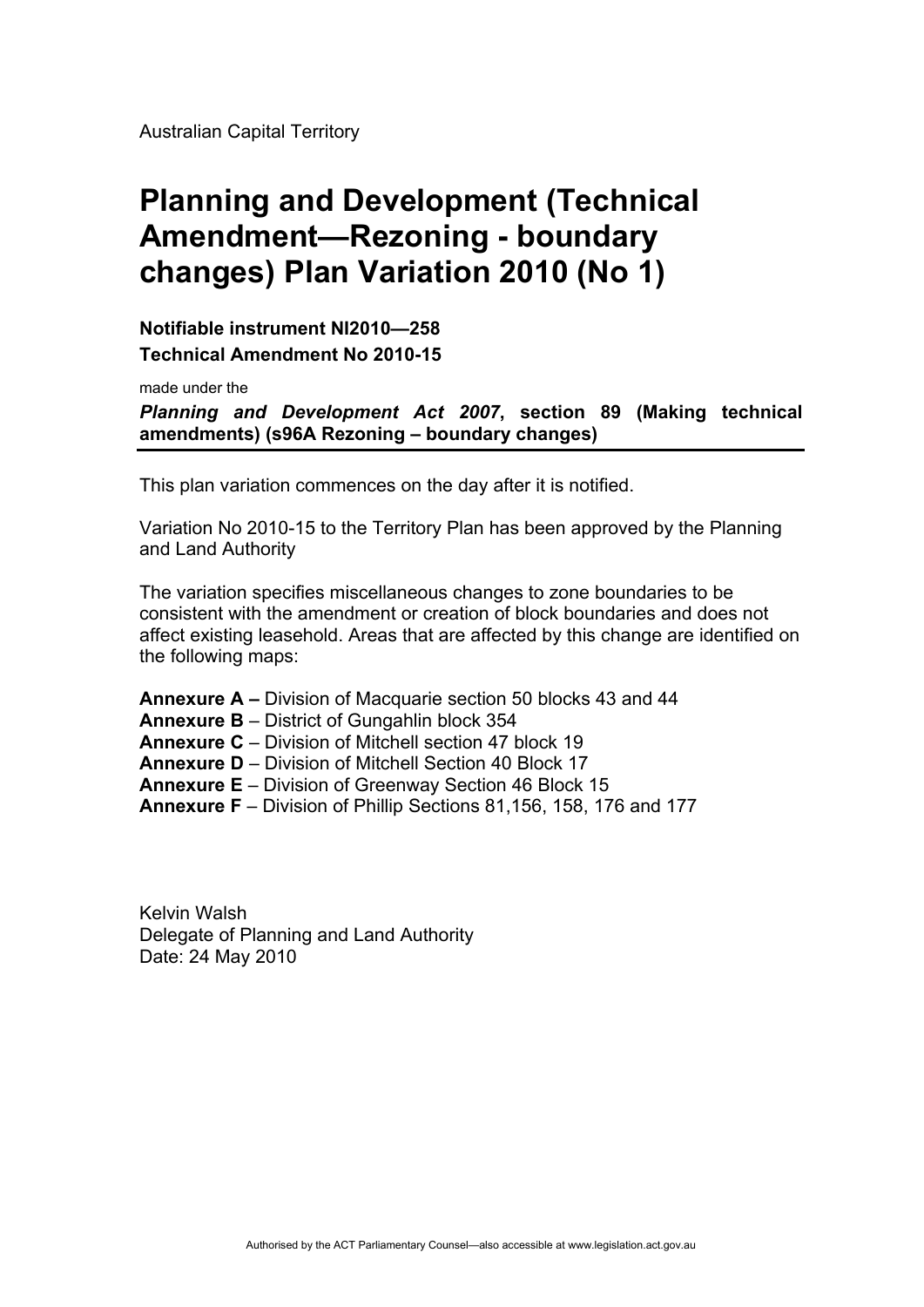#### **THIS IS PAGE ONE OF ANNEXURE A TO NOTIFIABLE INSTRUMENT NI2010 –258**

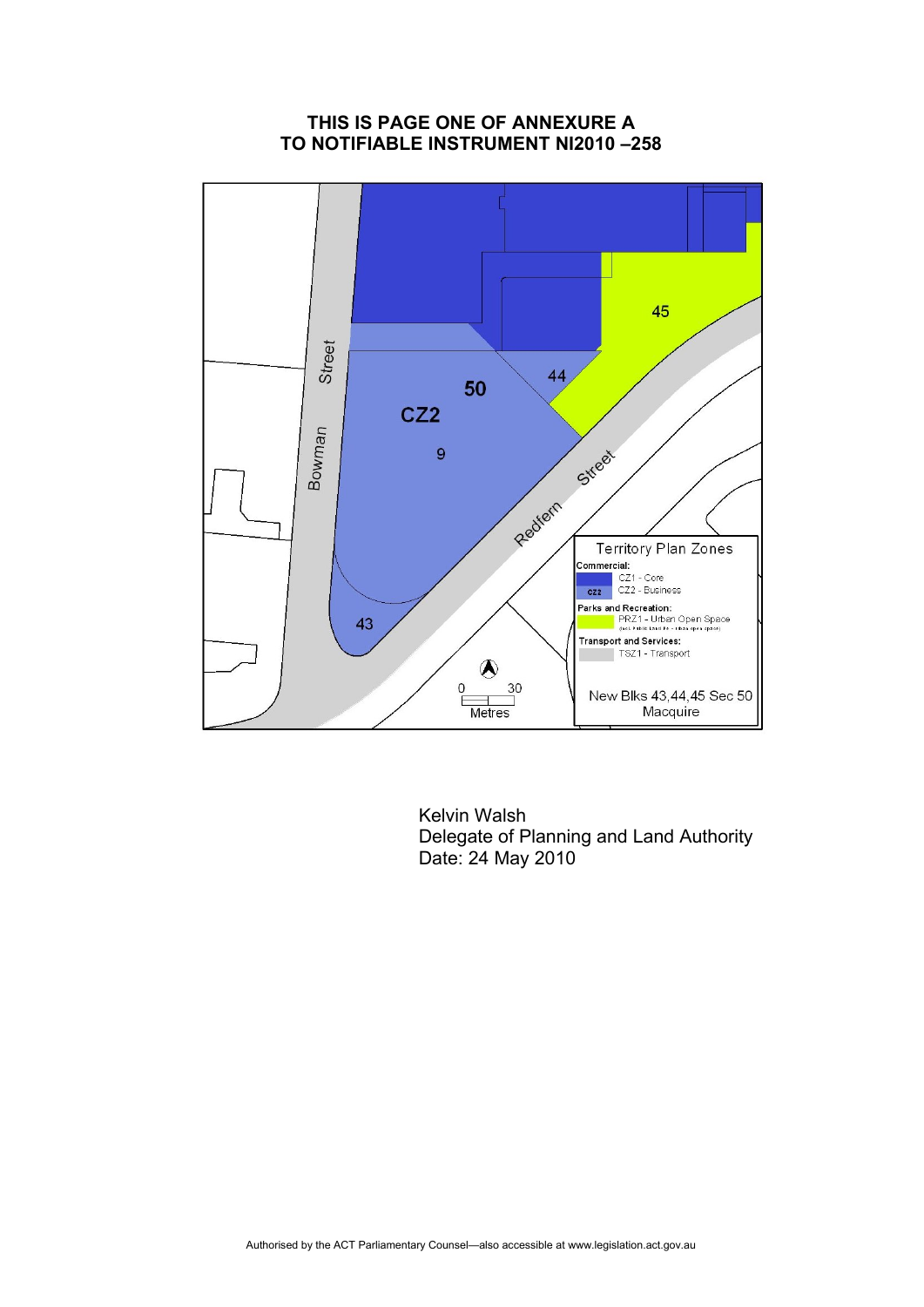#### **THIS IS PAGE ONE OF ANNEXURE B TO NOTIFIABLE INSTRUMENT NI2010 –258**

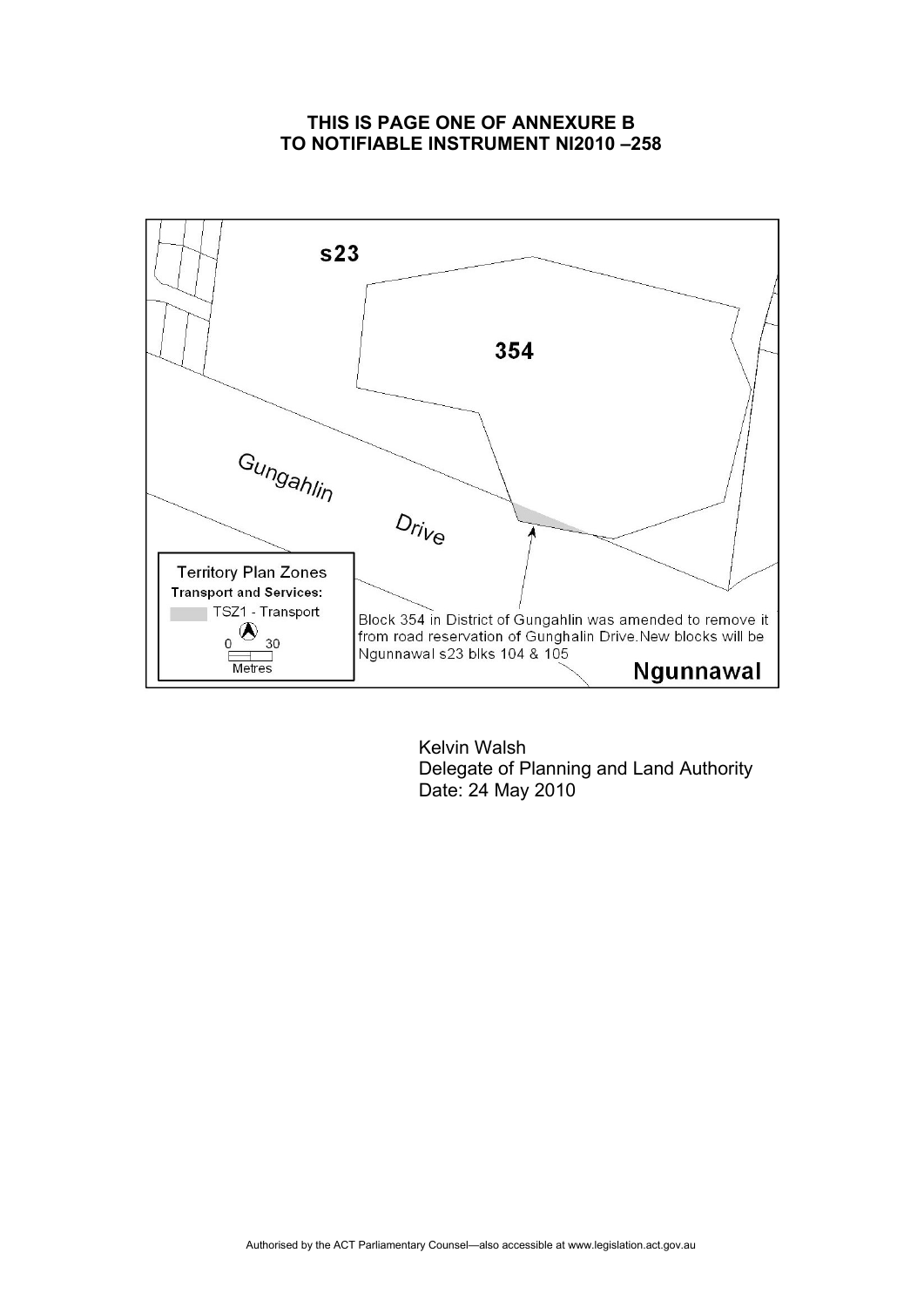## **THIS IS PAGE ONE OF ANNEXURE C TO NOTIFIABLE INSTRUMENT NI2010 –258**

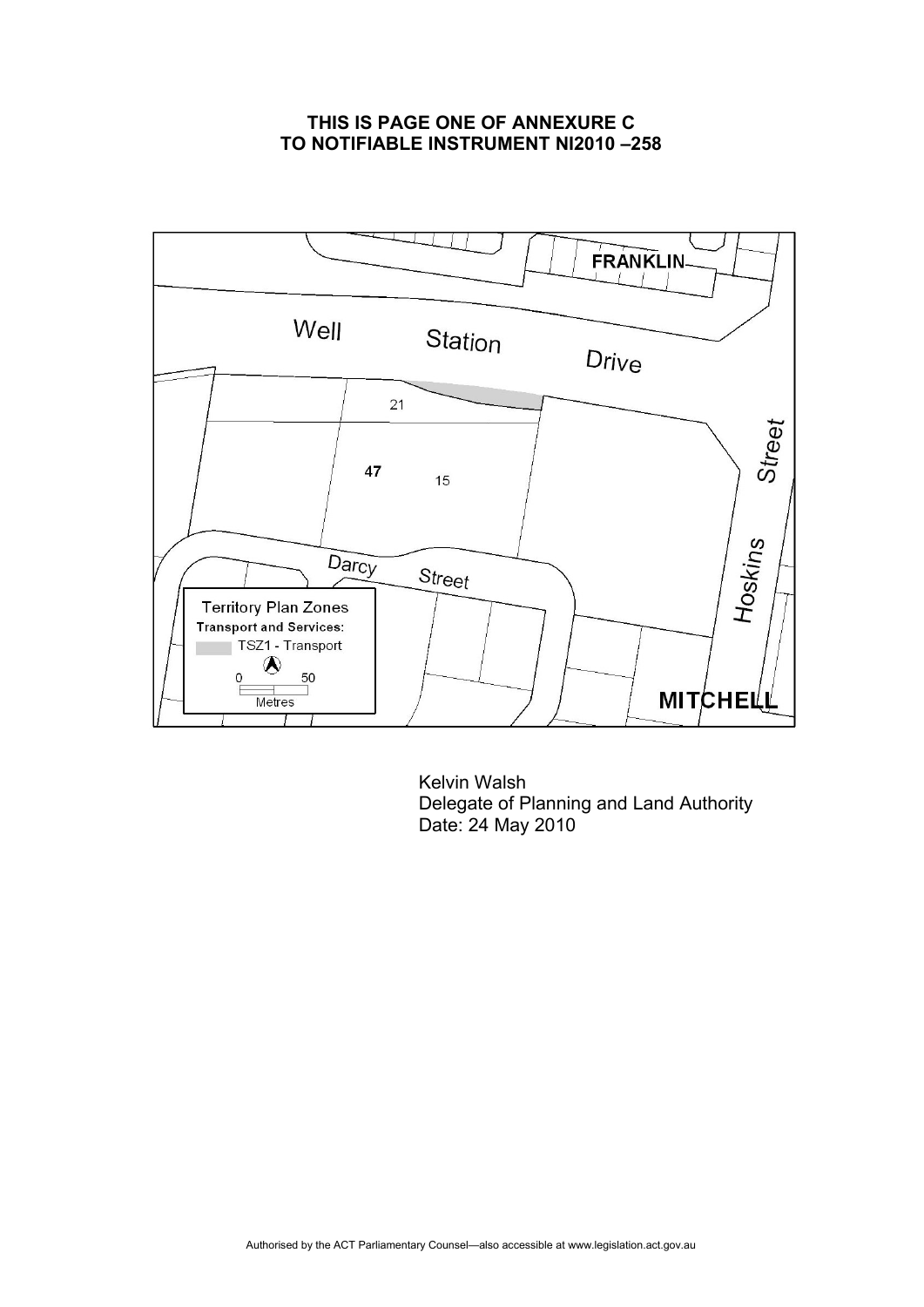### **THIS IS PAGE ONE OF ANNEXURE D TO NOTIFIABLE INSTRUMENT NI2010 –258**

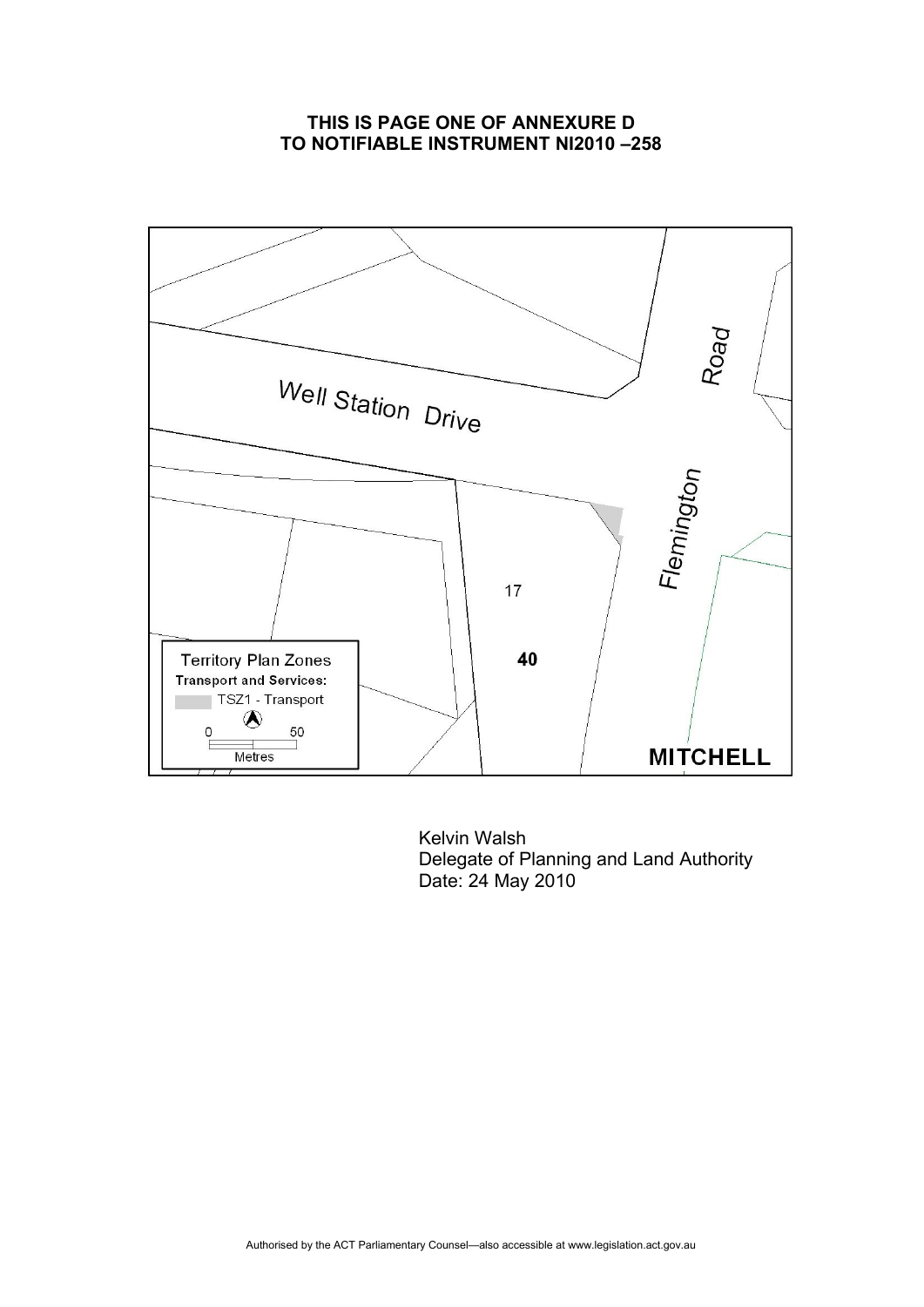## **THIS IS PAGE ONE OF ANNEXURE E TO NOTIFIABLE INSTRUMENT NI2010 –258**